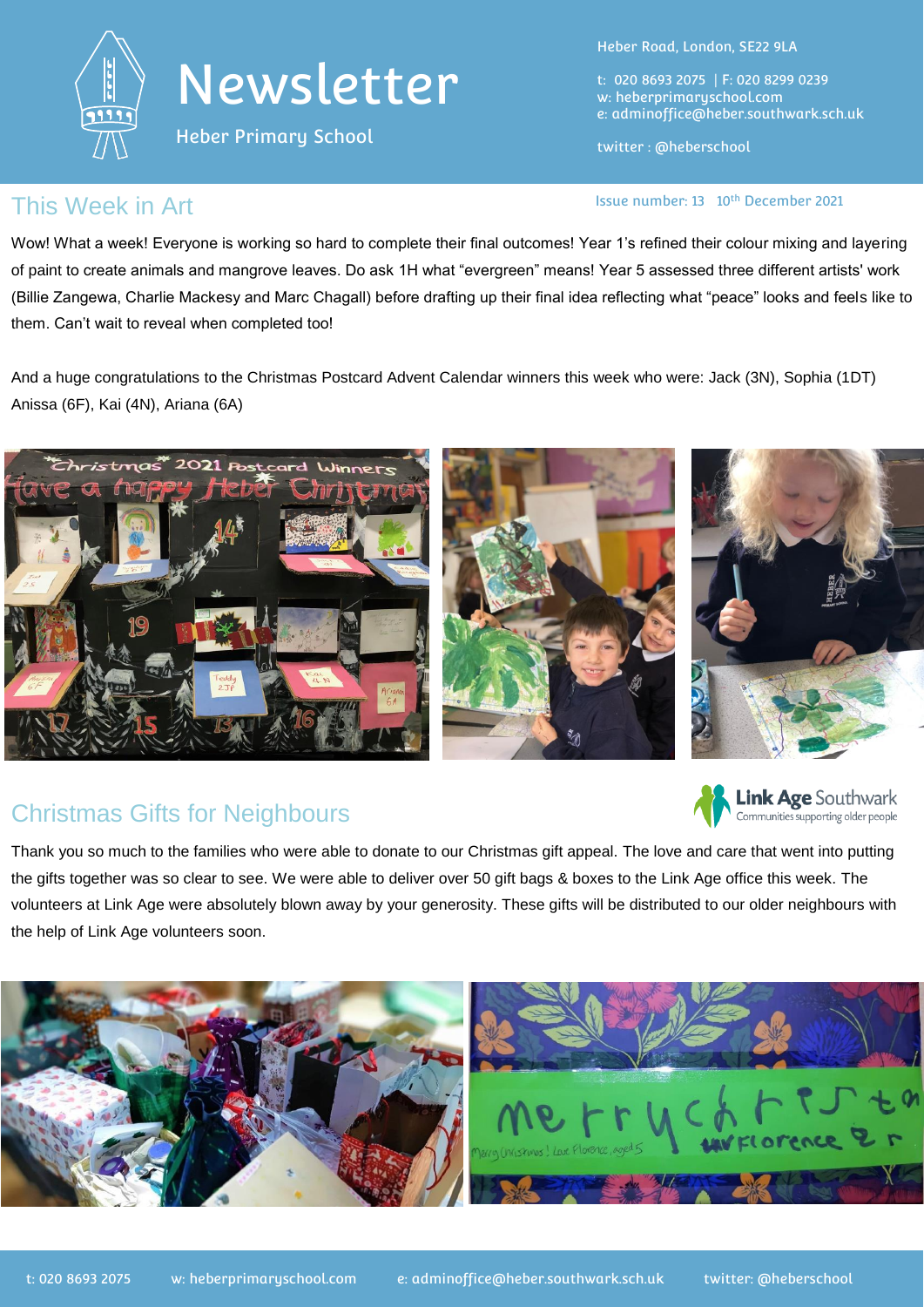

# Newsletter

Heber Primary School

Heber Road, London, SE22 9LA

t: 020 8693 2075 | F: 020 8299 0239 w: heberprimaryschool.com e: [adminoffice@heber.southwark.sch.uk](mailto:adminoffice@heber.southwark.sch.uk)

twitter : @heberschool



## Heber Christmas Trail & Fair Extraordinaire 2021!

Who would have thought the Heber community were capable of getting through so many sausages, baked goods and mulled wine on one cold Saturday in December? Never again will this audience be underestimated, or will we need a Sainsbury's run mid-way through the event. You guys never fail to impress!

The trail kicked off at 11am and saw more than a delightful dozen Heber homes open up the most wonderful stalls of toys, jolly jam jars, cakes and chai to name but a few of the goodies on offer. The stall holders were in fine and festive form, and despite selling so many delicacies, the masses were still up for more at the fair. Punters continued their escapades in the school playground with plenty of imaginative Year 6 games, a visit to Santa's Grotto, face-painting at Santa's Salon, biodegradable bird-feeder building, and stocking up on 2<sup>nd</sup> hand uniforms, because let's face it, there's always some items which never make it home, no matter how well-labelled they are. And this was all before they got hungry and thirsty again!

The fair buzzed until 4pm as people stuck around to see who the lucky raffle winners were. Hope they included you! If you are yet to collect your prize, do drop [heberpandf@gmail.com](mailto:heberpandf@gmail.com) a line and we'll sort you out.

A massive thanks to all of those who were involved in the trail and fair in some way, whether it was dressing as an elf, making a cake or drinking lots of beverages. The impressive **£6,400** fundraised from this event would not happen without you lot, so thank you for your generosity, and let's get ready to carry on with the same vigour in 2021!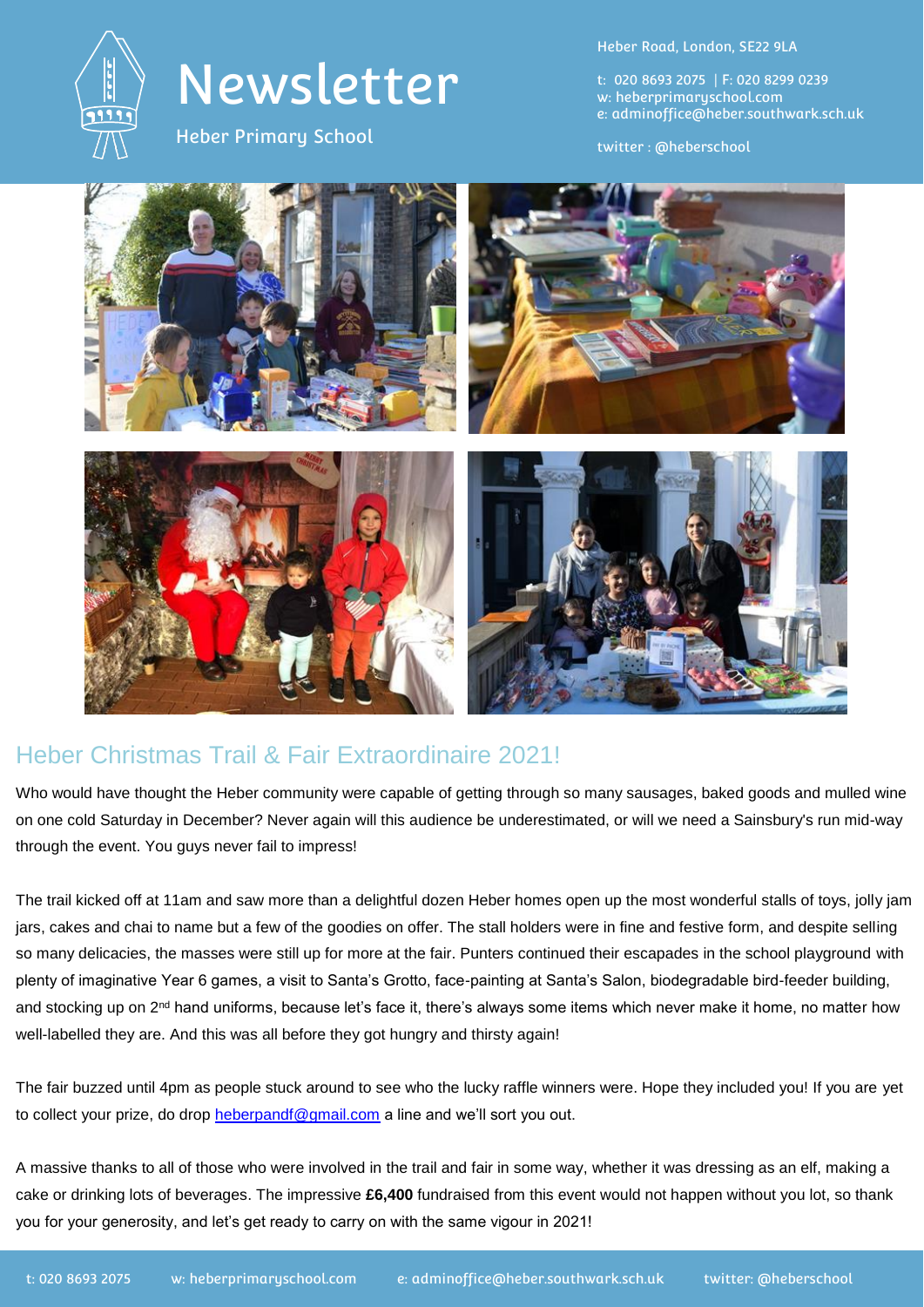



Heber Primary School

Heber Road, London, SE22 9LA

t: 020 8693 2075 | F: 020 8299 0239 w: heberprimaryschool.com e: [adminoffice@heber.southwark.sch.uk](mailto:adminoffice@heber.southwark.sch.uk)

twitter : @heberschool

### Primary Maths Challenge

In November, a keen and resilient bunch of Year 5 and 6 mathematicians undertook the National 2021 Primary Maths Challenge – a fun and exciting mathematical challenge aimed at pupils aged 9 - 11 years old, and the Round 1 results are in! The Heber representatives did astoundingly well, in spite of this year's challenge being one of the toughest to date. A huge well done to all the children who took part. Based on the children's results, the following certificates have been awarded:

#### **Bronze**

Ayman Salma, Nathaniel Daniels, Joe Borthwick, Noah Hartman, Alfie Atkinson, Esme Roscoe-Tyree, Rowena Bellens, Ethen Henley, Tess McAuliffe, Florence Phillips and Zoe Allin

#### **Silver**

Ariana Chemirmir, Marius Goetz, Esme Davies, Sam Lowin, Jacob Daniels and Esther Atkins

#### **Gold**

Alice Ong, Ruth Elias and Finlay Woodcock

A special mention to Alice for achieving the dizzy heights of a Gold certificate from Year 5. Our results have been submitted to the organisers of the PMC as we now wait to hear of any offers to participate in Round 2 of this National Competition.



# Eco-Committee Christmas Jumper Swap

The Eco-Committee would like to offer the children and staff of Heber the opportunity to help reduce the impact of fast fashion on our Christmas lunch day (next Thursday 16<sup>th</sup> December). We are asking families that have any old children (or adult) Christmas jumpers to bring them next Monday and donate them to our Christmas jumper swap!

The eco-committee will then arrange them into size and offer children throughout the school an opportunity to own a new (for them!) Christmas jumper! This is not only environmentally friendly, but also will save many people paying out for a jumper that is only worn once a year! If you would like to donate, please bring in any old jumpers or Christmas attire next Monday! Thank you from Eco-committee!